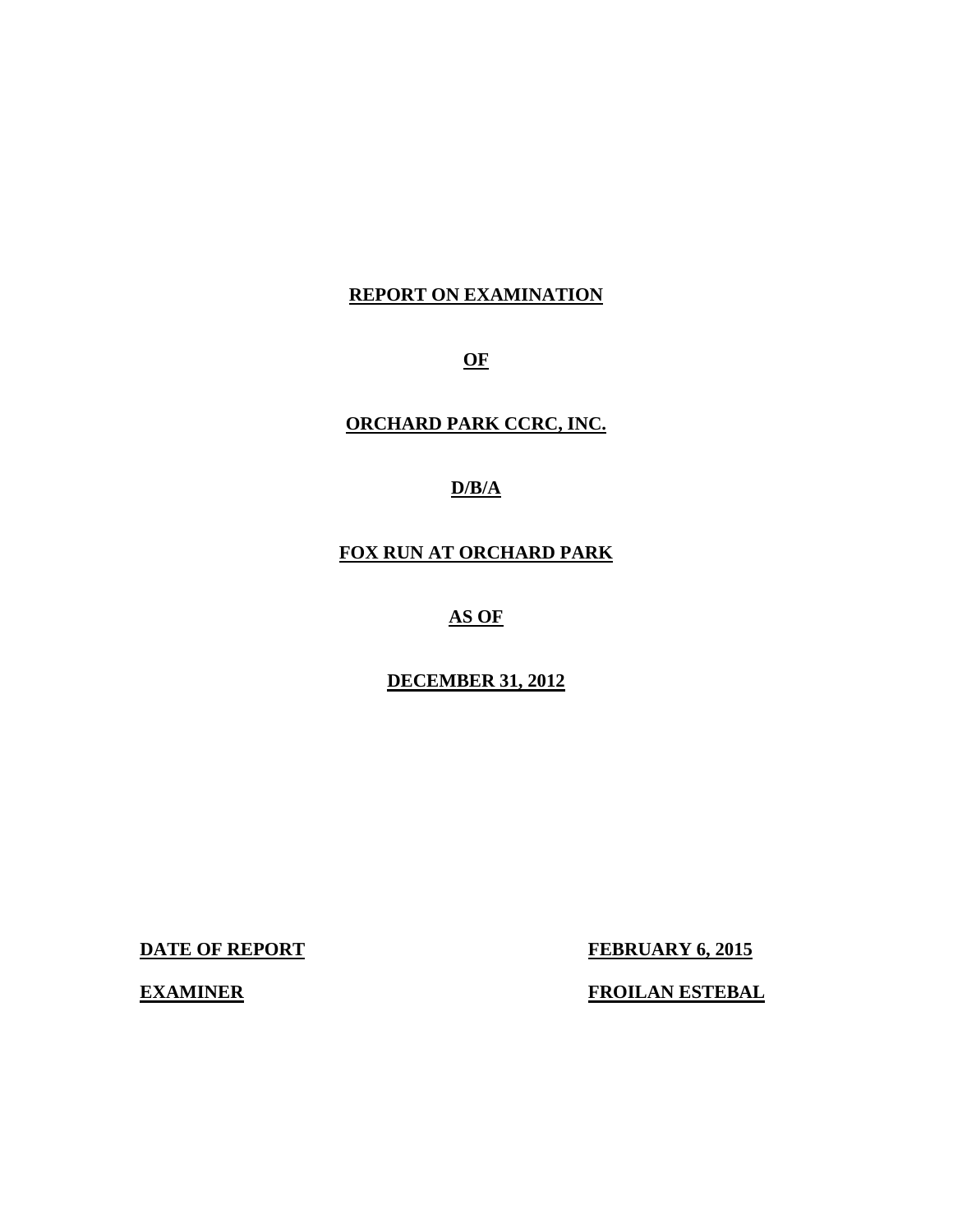## **TABLE OF CONTENTS**

## **ITEM NO.**

## **PAGE NO.**

| 1.  | Scope of the examination                                                                                                                                                         |                         |
|-----|----------------------------------------------------------------------------------------------------------------------------------------------------------------------------------|-------------------------|
| 2.  | Description of the Community                                                                                                                                                     | 3                       |
|     | Corporate governance<br>A.<br>Holding company system<br><b>B.</b><br>Conflict of interest statements<br>$\mathcal{C}_{\cdot}$<br>D. Occupancy rates<br>E. Information technology | 6<br>8<br>9<br>10<br>10 |
| 3.  | <b>Financial statements</b>                                                                                                                                                      | 13                      |
|     | A. Balance sheet                                                                                                                                                                 | 13                      |
|     | Statement of revenue, expenses and<br>B.<br>change in actuarial surplus                                                                                                          | 15                      |
| 4.  | Compliance with prior comments and recommendations                                                                                                                               | 17                      |
| .5. | Summary of comments and recommendations                                                                                                                                          | 19                      |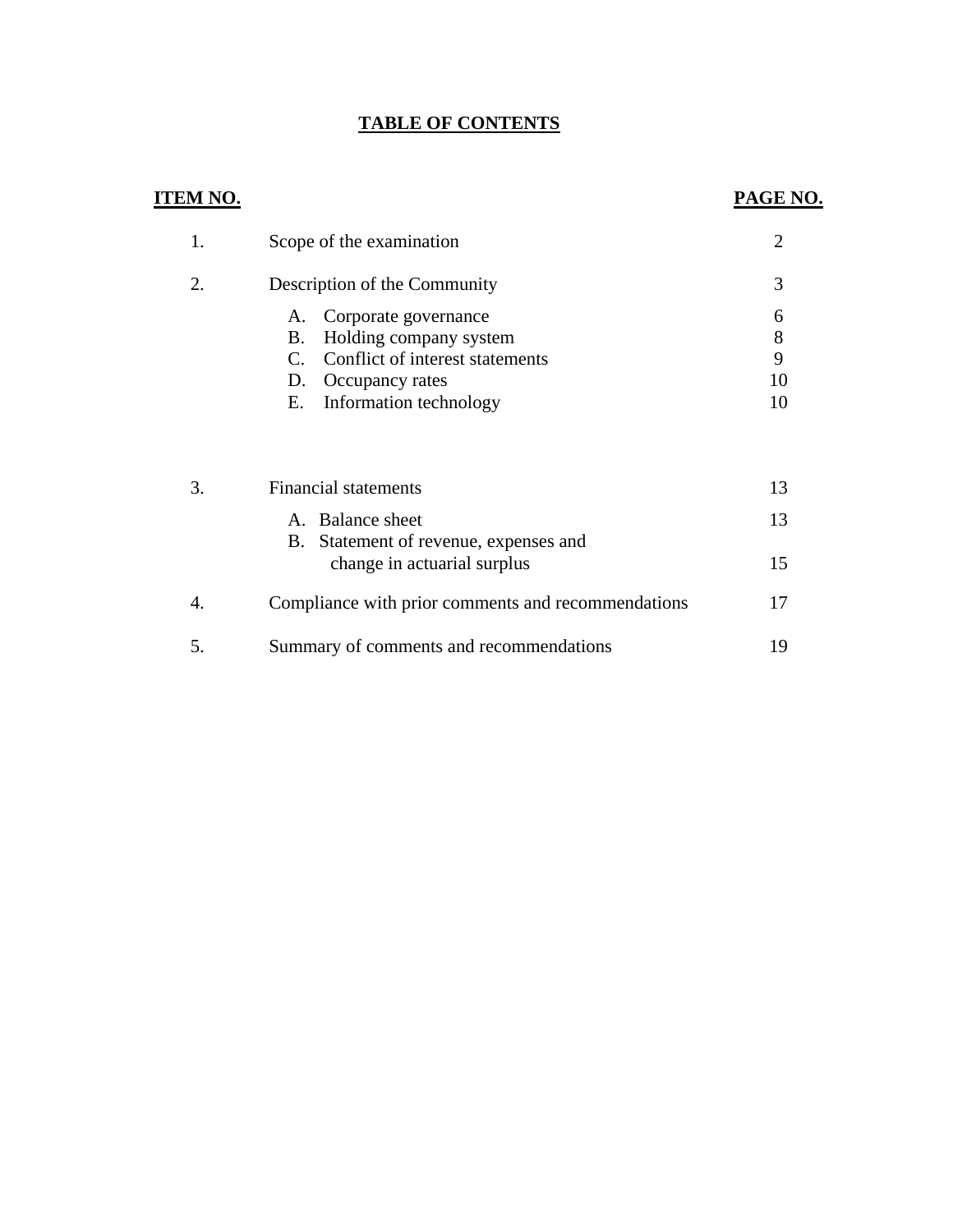

Andrew M. Cuomo **Benjamin Lawsky** 

Governor **Governor** Superintendent

February 6, 2015

Honorable Benjamin M. Lawsky Superintendent of Insurance Albany, New York 12257

Sir:

Pursuant to the requirements of the New York Insurance Law, and acting in accordance with the instructions contained in Appointment Number 31067, dated February 12, 2014, attached hereto, I have made an examination of Orchard Park CCRC, Inc. d/b/a Fox Run at Orchard Park, a not-for-profit continuing care retirement community licensed pursuant to the provisions of Article 46 of the New York Public Health Law, as of December 31, 2012, and respectfully submit the following report thereon.

The examination was conducted at the home office of Orchard Park CCRC, Inc. d/b/a Fox Run at Orchard Park, at One Fox Run Lane, Orchard Park, New York.

Wherever the designations the "Community" or "Fox Run" appear herein, without qualification, they should be understood to indicate Orchard Park CCRC, Inc. d/b/a Fox Run at Orchard Park.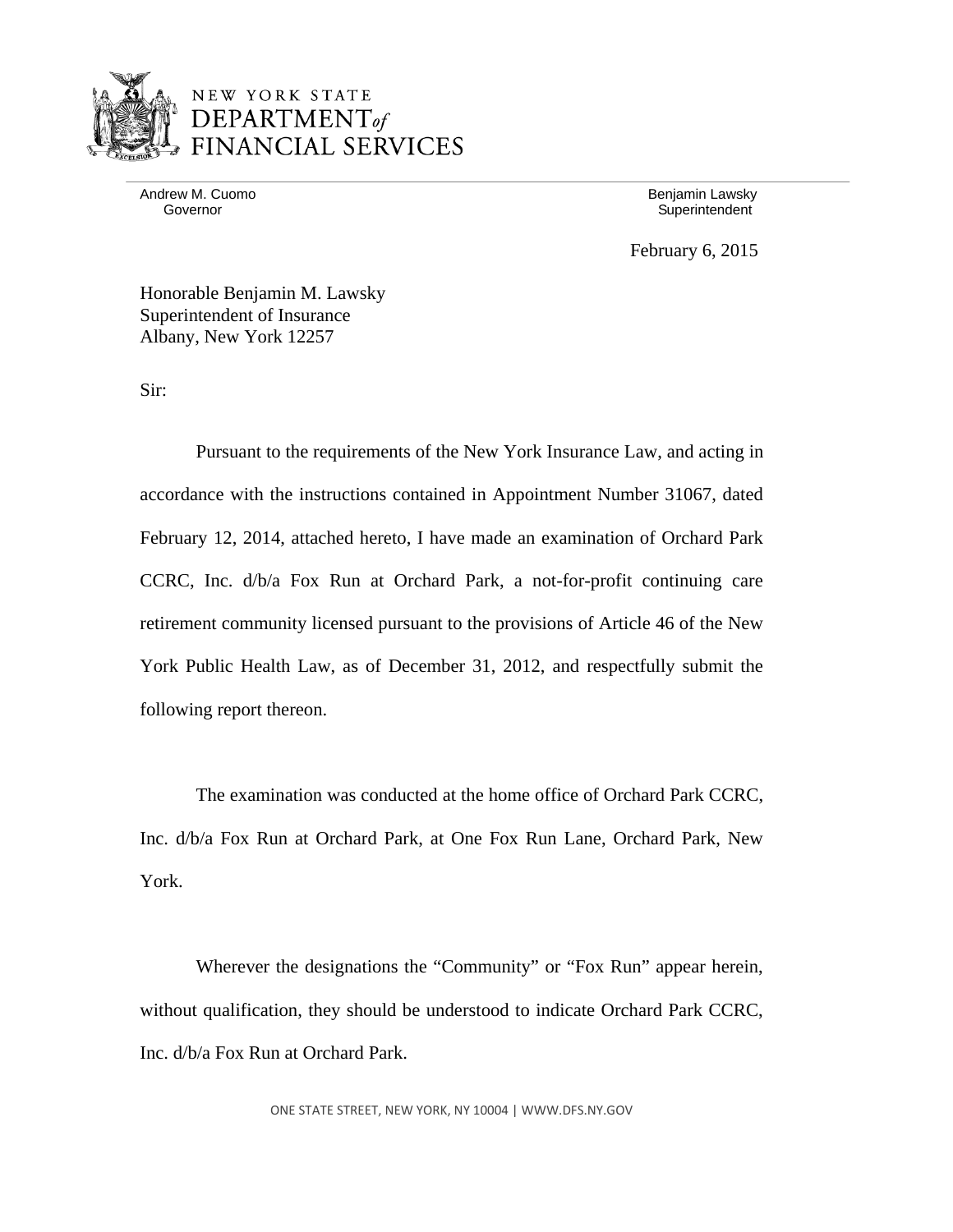Wherever the designation the "Department" appears herein, without qualification, it should be understood to indicate the New York State Department of Financial Services.

### **1. SCOPE OF THE EXAMINATION**

The previous examination was conducted as of December 31, 2009. This examination covered the three-year period from January 1, 2010 through December 31, 2012. Transactions occurring subsequent to this period were reviewed where deemed appropriate by the examiner.

Representatives of the New York State Department of Financial Services and the New York State Department of Health conducted a site inspection of the Community's facility on November 22, 2013, pursuant to Section 4614(1) of the New York Public Health Law.

The examination comprised a verification of the assets and liabilities of the Community as of December 31, 2012, in accordance with generally accepted accounting principles (GAAP), as modified by the Department pursuant to Insurance Regulation No. 140 (11 NYCRR 350), a review of income and disbursements deemed necessary to accomplish such verification, and utilized, to the extent considered appropriate, work performed by the Community's independent certified public accountant and independent actuary. It should be noted that the balance sheet included herein was reported as of December 31, 2012, on a statutory actuarial basis pursuant to Insurance Regulation No. 140 (11 NYCRR 350).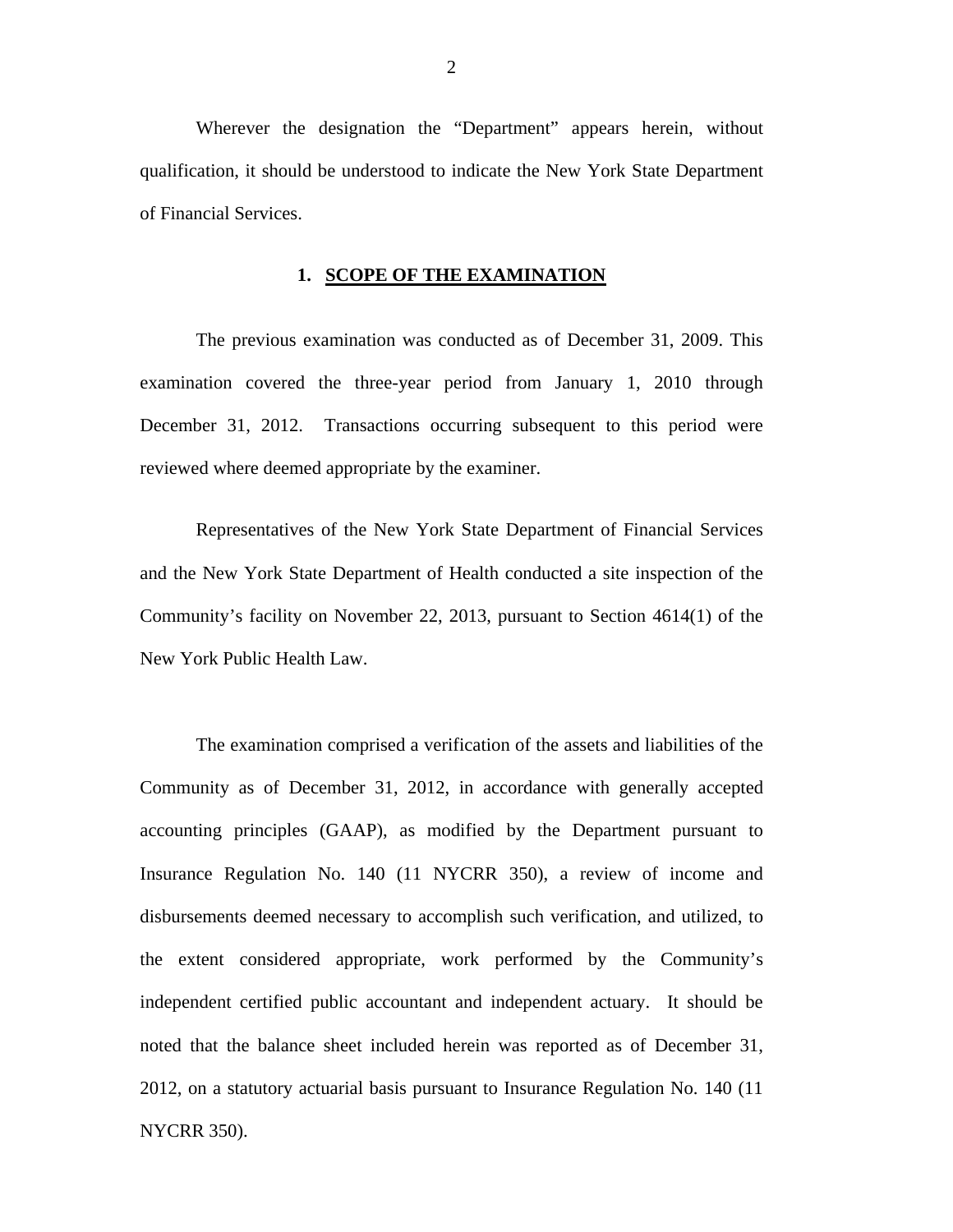A review was also made of the following items:

Community documents Compliance with By-Laws Occupancy levels Disclosure statement Financial documents Minutes of Board of Directors' meetings

This report on examination is confined to financial statements and comments on those matters which involve departures from laws, regulations or rules, or which are deemed to require explanation or description.

A review was also made to ascertain what actions were taken by the Community with regard to comments and recommendations contained in the prior report on examination.

### **2. DESCRIPTION OF THE COMMUNITY**

The Community is a continuing care retirement community as defined in Article 46(2-b) of the New York Public Health Law. The Community received a Certificate of Authority issued by the New York State Department of Health and approved by the New York State Continuing Care Retirement Council on November 1, 2007. The Community began operations in November, 2007. The Community is a tax-exempt organization under Section  $501(c)(3)$  of the Internal Revenue Code.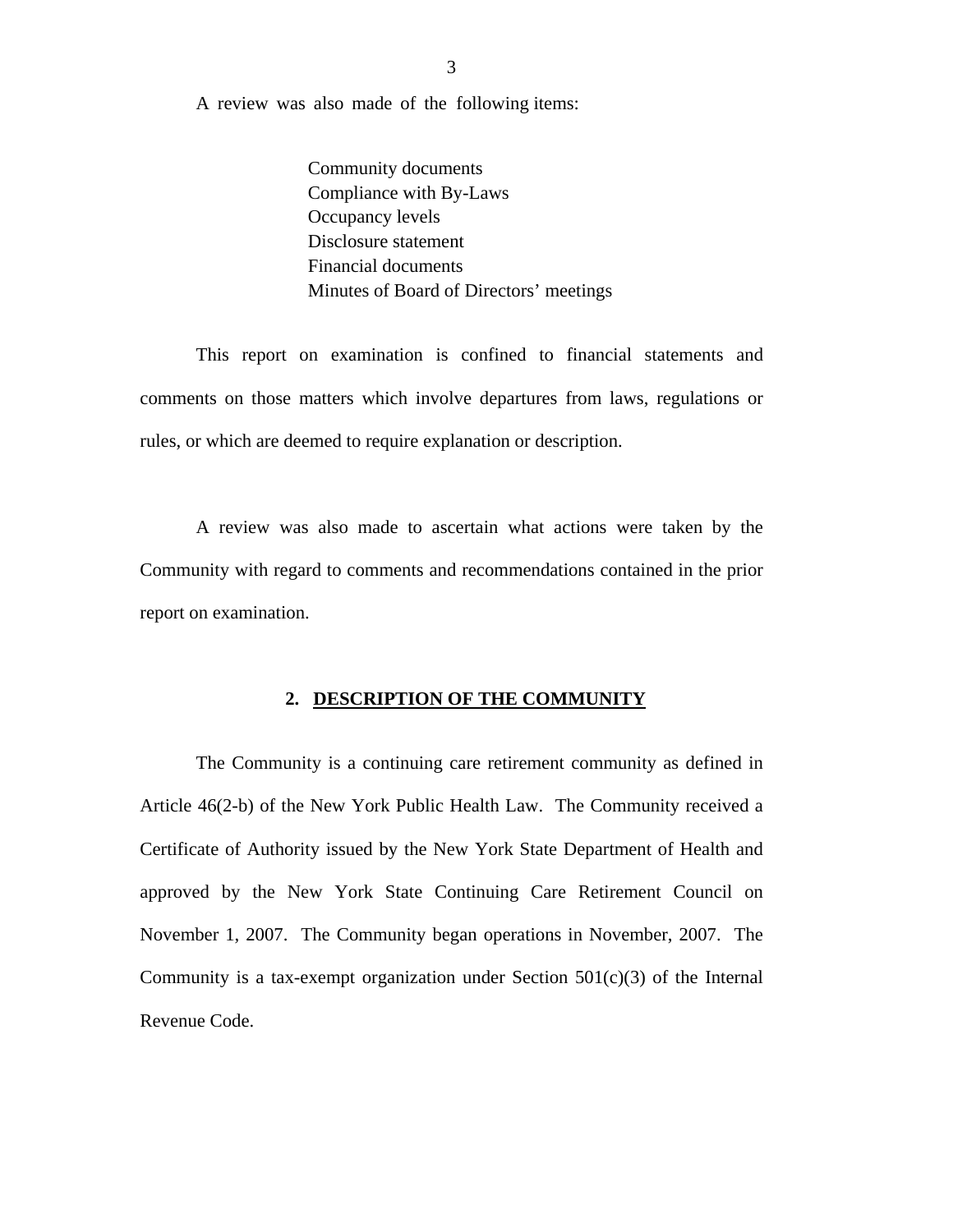The Community is a not-for-profit organization formed to build, own and operate a continuing care retirement community, which currently consists of one hundred eighty (180) independent living units, fifty-two (52) enriched housing and memory care units and fifty (50) skilled nursing beds). Within the 180 independent living units, there are thirty (30) individual patio homes, of which eighteen (18) are referred to as the "California Neighborhood" and twelve (12) are referred to as the "Woods". The Community is located on a 53 acre site in Orchard Park, New York.

The Community provides residents with a continuum of services, including independent living, assisted living, and skilled nursing care. These services are covered under a life care contract entered into between the Community and each prospective resident which it sets forth the responsibilities of both parties. Each resident is required to pay an entrance fee for the right to occupy a unit, and to pay a monthly service fee for the right to use the living accommodations and utilize the services of the Community. The entrance fee and monthly service fees are based on the size and type of living unit, and the number of residents that occupy each unit.

The entrance fee is paid in two installments. Ten percent (10%) of the entrance fee is due when the life care contract is signed. The remaining ninety percent (90%) is due the earlier of: (1) the date the resident initially moves into the Community; or (2) 30 days from the date when the unit is available for occupancy.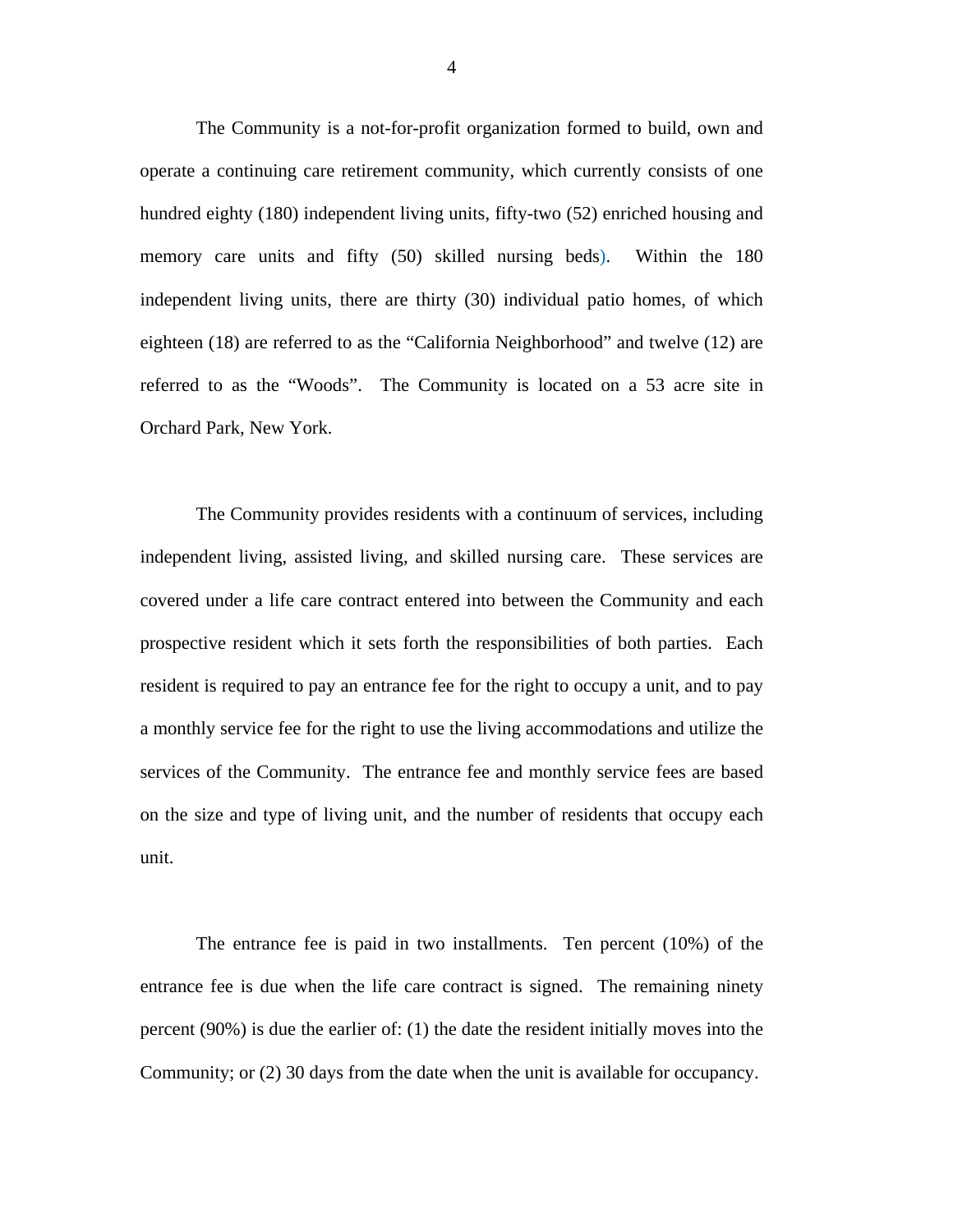The entrance fees vary among the three types of contracts that the Community offers, as described below:

### ■ 90% Refundable Lifecare Plan

This plan allows for a 90% refund of the entrance fee within 30 days following the date the Community executes a residency agreement with another resident but in no event later than one year after termination of this agreement.. The monthly service fee remains consistent throughout all levels of care; including independent living, assisted living, memory care, and skilled nursing.

### **Traditional Lifecare Plan**

This plan allows for a lower refund of the entrance fee which declines at approximately 2% per month following residency. The monthly service fee remains consistent throughout all levels of care; including independent living, assisted living, memory care, and skilled nursing.

### • Choice Care Plan

The Community also offers a plan termed the Choice Care Plan, which allows for a 90% refund of the entrance fee following the date the Community executes a residency agreement with another resident for that unit but no more than one year after termination of this agreement.. The monthly service fee includes 30 days in assisted living/memory care and 60 days in skilled nursing, cumulatively. Then the current private pay rates apply in lieu of the independent monthly service fee.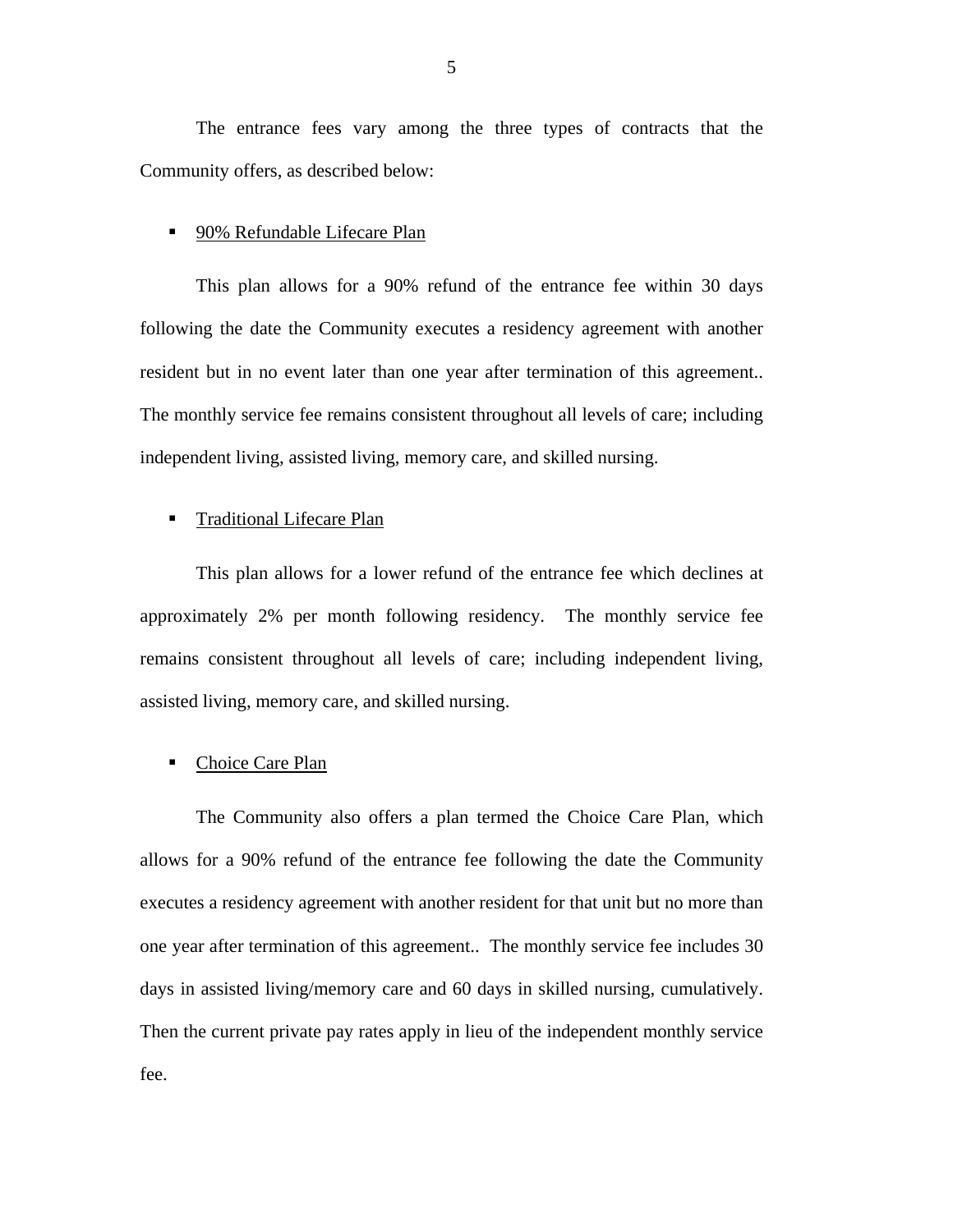### A. Corporate Governance

Pursuant to the Community's Charter and By-Laws, management of the Community is to be vested in a Board of Directors comprised of at least nine (9) directors.

As of December 31, 2012, the Community's Board of Directors was comprised of the following twelve (12) members:

Judith Berges Secretary,

David J. Blesy Treasurer,

Melinda Disare Partner,

Donald Hayes Resident,

George Herbert President,

Richard Holmes Retired Orchard Park, NY

Hamburg, NY M&T Bank

Name and Residence Principal Business Affiliation

North Tonawanda, NY Orchard Park CCRC, Inc. d/b/a Fox Run at Orchard Park

Orchard Park, NY Orchard Park CCRC, Inc. d/b/a Fox Run at Orchard Park

Buffalo, NY Jaeckle Fleishmann & Mugel, LLP

David Donner Vice President. Snyder, NY Orchard Park CCRC, Inc. d/b/a Fox Run at Orchard Park

Orchard Park, NY Orchard Park CCRC, Inc. d/b/a Fox Run at Orchard Park

Orchard Park, NY Orchard Park CCRC, Inc. d/b/a Fox Run at Orchard Park

Jeffery Kemp Assistant Vice-President, Trust Administration,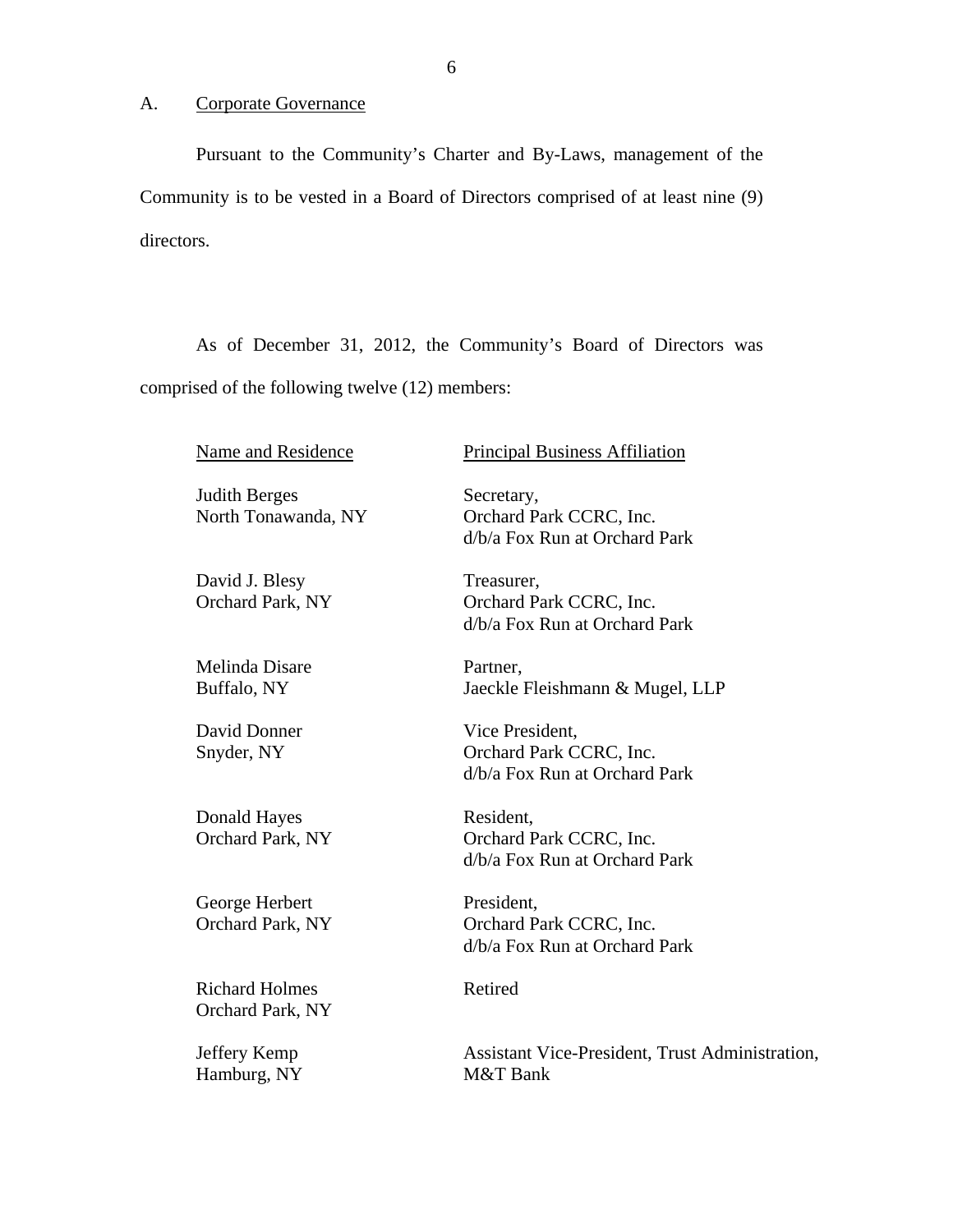| Name and Residence                    | <b>Principal Business Affiliation</b>                                             |
|---------------------------------------|-----------------------------------------------------------------------------------|
| Michael J. Maloney<br>Cheektowaga, NY | Executive Director,<br>Orchard Park CCRC, Inc.<br>$d/b/a$ Fox Run at Orchard Park |
| Daniel Newcomb<br>Perrysburg, NY      | Past President,<br>Orchard Park CCRC, Inc.<br>$d/b/a$ Fox Run at Orchard Park     |
| Jill Ortner<br>Hamburg, NY            | Retired                                                                           |

Donna Tussing Kenmore, NY

Consultant, Parmed Pharmaceuticals

The Board of Directors is required to meet six (6) times each year, of which, one (1) of the meetings is designated as the annual meeting of the Board of Directors. According to the Community's By-Laws, the Board of Directors may hold special meetings as may be called by the President, upon a written request of one-third or more of the Directors, or on the written request of its sole Member, the United Church Home Society, Inc.

A review of the minutes of the meetings of the Board of Directors during the examination period revealed that the meetings were generally well attended, with all of the Directors attending at least one-half of the meetings they were eligible to attend.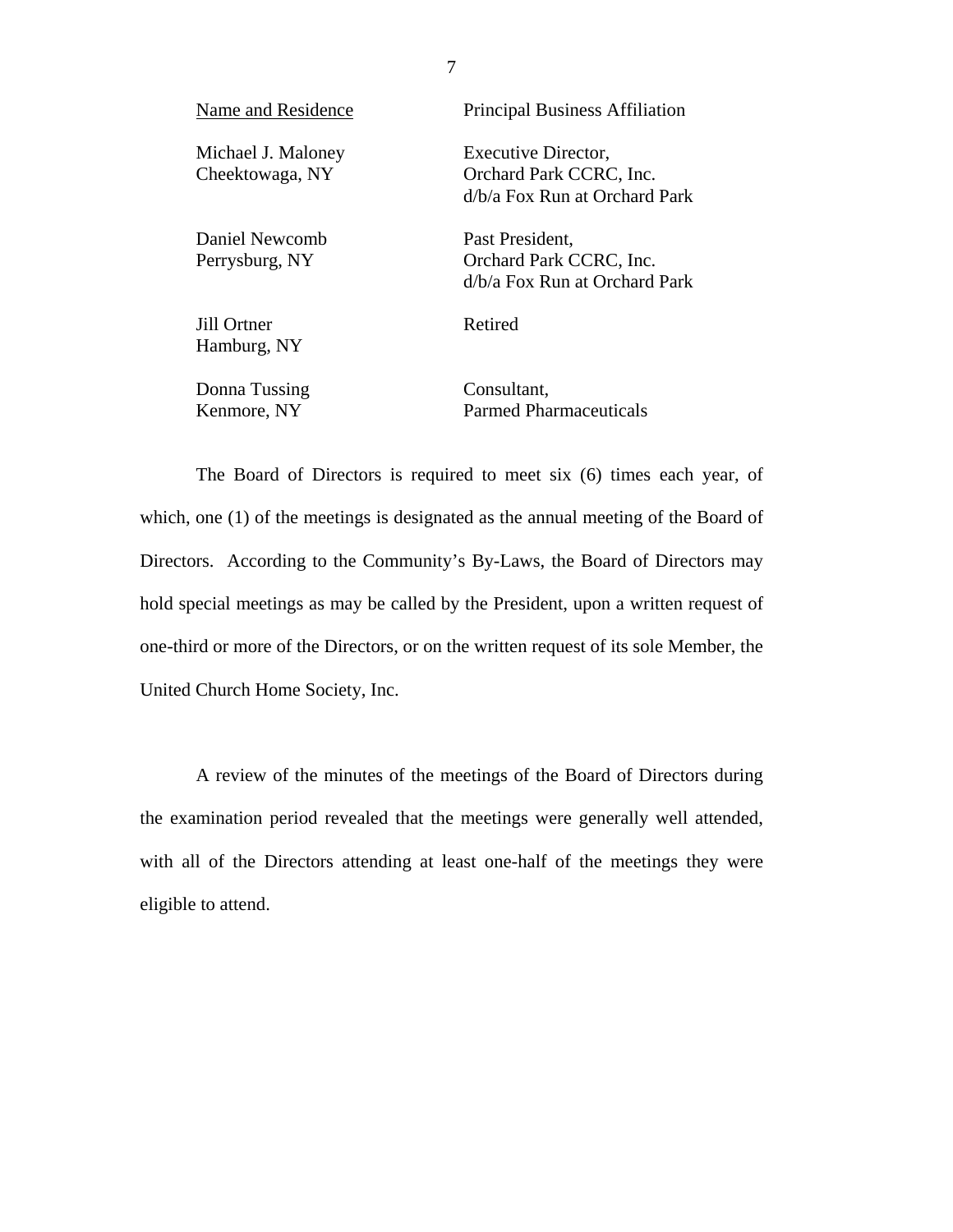The principal officers of the Community as of December 31, 2012 were as follows:

Name Title

| George Herbert     | President                      |
|--------------------|--------------------------------|
| David Donner       | Vice President                 |
| Michael Maloney    | <b>Chief Executive Officer</b> |
| William Wlodarczyk | <b>Chief Financial Officer</b> |
| Judy Berges        | Secretary                      |
| David Blesy        | Treasurer                      |

On July 1, 2013, Mr. William Wlodarczyk replaced Mr. Maloney as the Community's Chief Executive Officer. Ms. Jill Hausrath was appointed as the Community's Chief Financial Officer on August 1, 2013.

## B. Holding Company System

The Community is a member of the United Church Home Society, Inc. holding company system. The structure of the holding company system as of December 31, 2012 was as follows:



 Church Home Society, Inc. ("UCHS"). The Community is a controlled entity of The Community is a corporation, defined under Section  $102(a)(5)$  of the New York Not-For-Profit Corporation Law, organized exclusively for charitable purposes as a Type B corporation. The sole member of the Community is United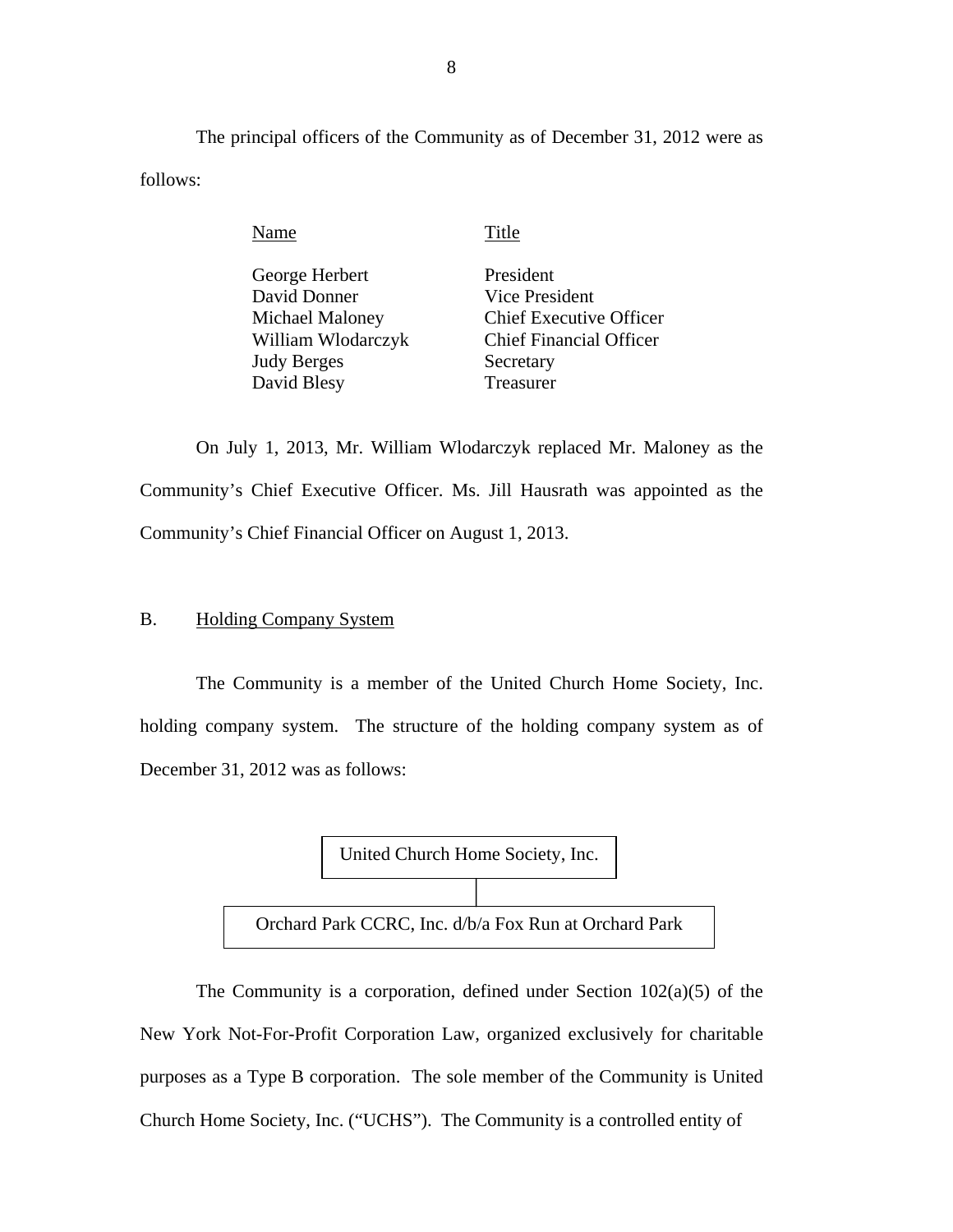UCHS with control conferred through the Community's By-Laws. UCHS must approve any amendments to the Community's By-Laws or Articles of Incorporation.

The New York State Department of Health approved a management agreement, effective August 31, 2000, between the Community and New Life Management, Inc. ("NLM"). Fox Run appointed NLM as manager of the Community to provide general oversight, management and financial services.

 termination of the management agreement between the Community and NLM. The termination of the management agreement was effective February 27, 2011. On November 29, 2010, the Community issued a 90-day notice of

Subsequent to February 27, 2011, Fox Run has been managed by employees of the Community.

### C. Conflict of Interest Statements

Article IX, Section 1(d) of the Community's By-Laws states:

"Each Director and Officer shall annually complete a "Conflict of Interest Form" as provided by the Sole Member following the Sole Member's Annual Meeting."

The Community's By-laws require that conflict of interest statements be completed and signed by the members of the board of directors and officers annually. A review indicated that there were no conflict of interest statements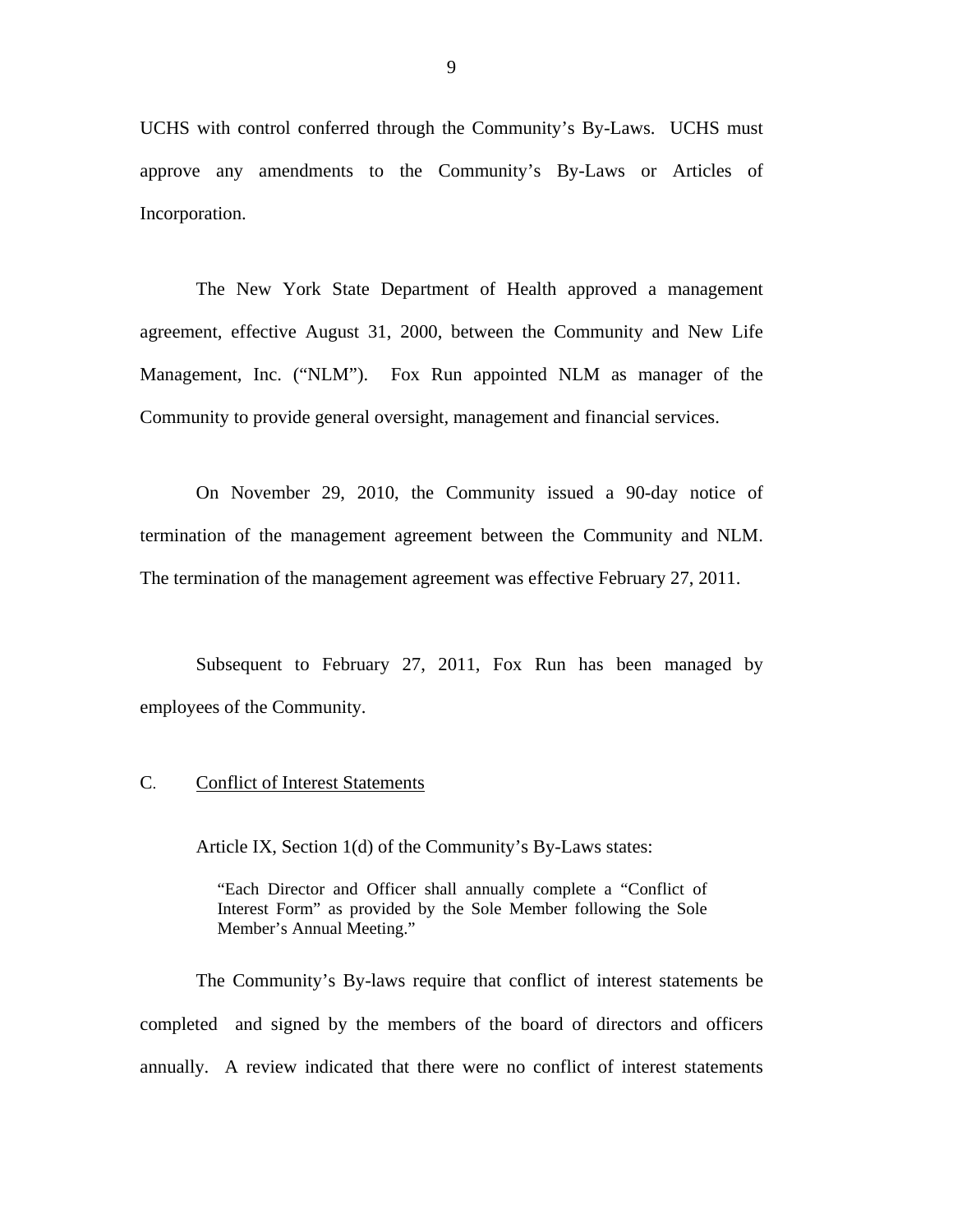signed by the Community's board members and officers for the years 2011 and 2013.

It is recommended that the Community complies with Article IX, Section 1(d) of its By-Laws and obtain signed conflict of interest statements annually from each of the members of its board of directors and its officers.

### D. Occupancy Rates

The following reflects the occupancy rates at each year-end, for the period 2010 to 2013, for each of the facilities within the Community:

|                                                                | 2010  | 2011  | 2012  | 2013  |
|----------------------------------------------------------------|-------|-------|-------|-------|
| Independent Living Units                                       | 75.0% | 84.0% | 88.0% | 92.0% |
| <b>Enriched Housing</b><br>(includes Adult & Memory Care Unit) | 92.3% | 90.4% | 94.2% | 94.1% |
| <b>Skilled Nursing Facility</b>                                | 90.0% | 86.0% | 90.0% | 87.4% |

For the years noted in the above schedule, the Community has steadily increased the occupancy rate for its Independent Living Units ("ILU"). However the Community has not reached the industry benchmark of 95% for its ILU occupancy rate.

It is recommended that the Community continues to strive to achieve the industry benchmark occupancy rate of 95% relative to its independent living units.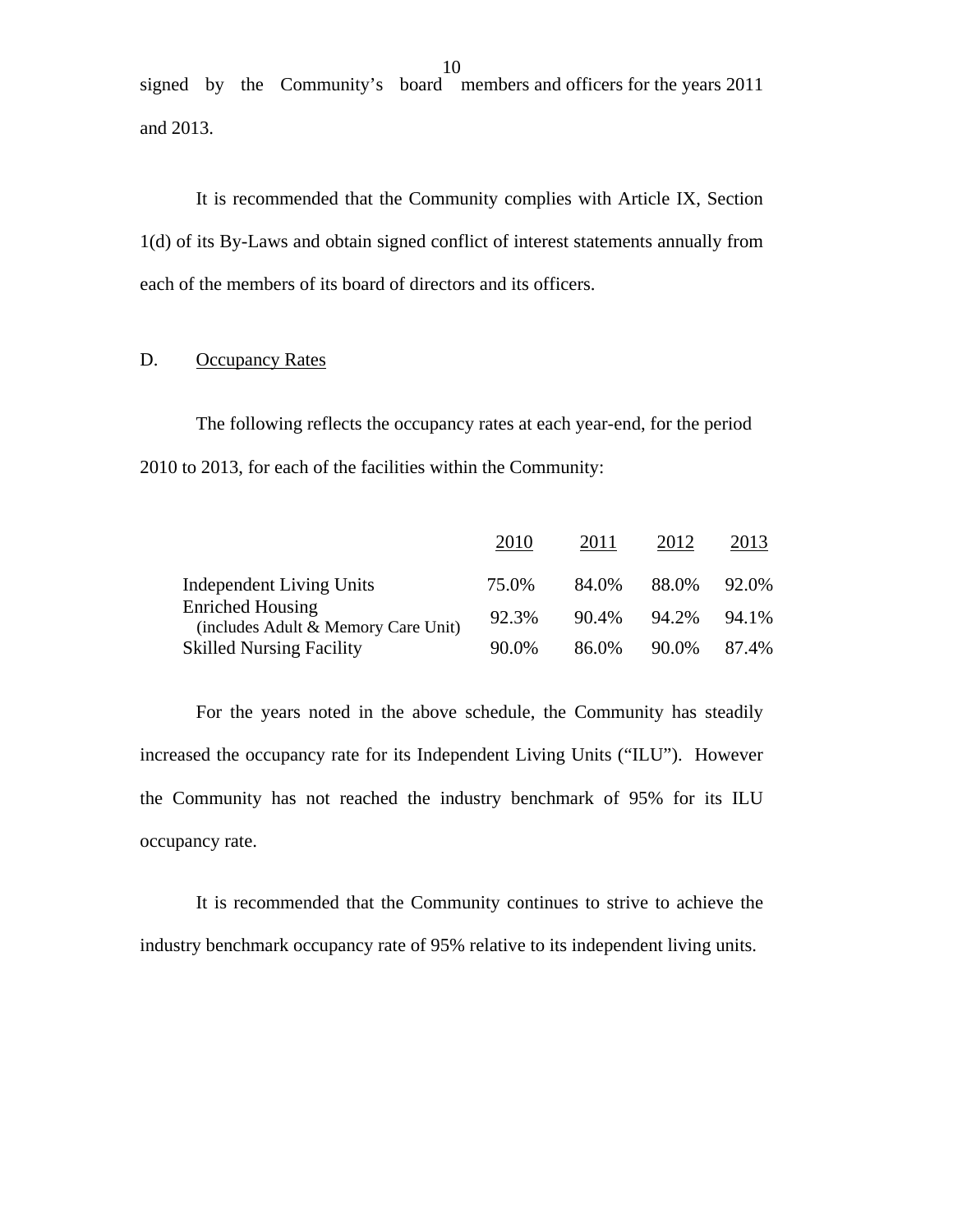### E. Information Technology

### 1. Consultant agreement

The Community utilizes the services of an outside consultant Aurora Consulting ("Aurora") as its primary Information Technology ("IT) vendor. Aurora has been providing IT services to Fox Run since 2007. Services include

providing guidance and maintenance of Fox Run's hardware and network systems. The vendor has access to the Community's sensitive computer and network systems. In addition, the vendor was in charge of implementing and maintaining the Community's data back-up and restoration.

However, the Community does not have a formal written agreement with Aurora that details the terms of the agreed upon services and related compensation.

It is recommended that the Community maintains a service agreement with its IT vendor (Aurora) that details the terms of the contract, including agreed upon responsibilities, compensation, and other legal obligations between the parties.

### 2. Internet based data back-up

The Community uses a third party internet-based information technology service provider, MOZY Online Backup Services ("MOZY"), to store and back-up sensitive Community and resident's personal and medical data. However, the Community did not obtain a Service Organization Controls Report ("SOC1") or a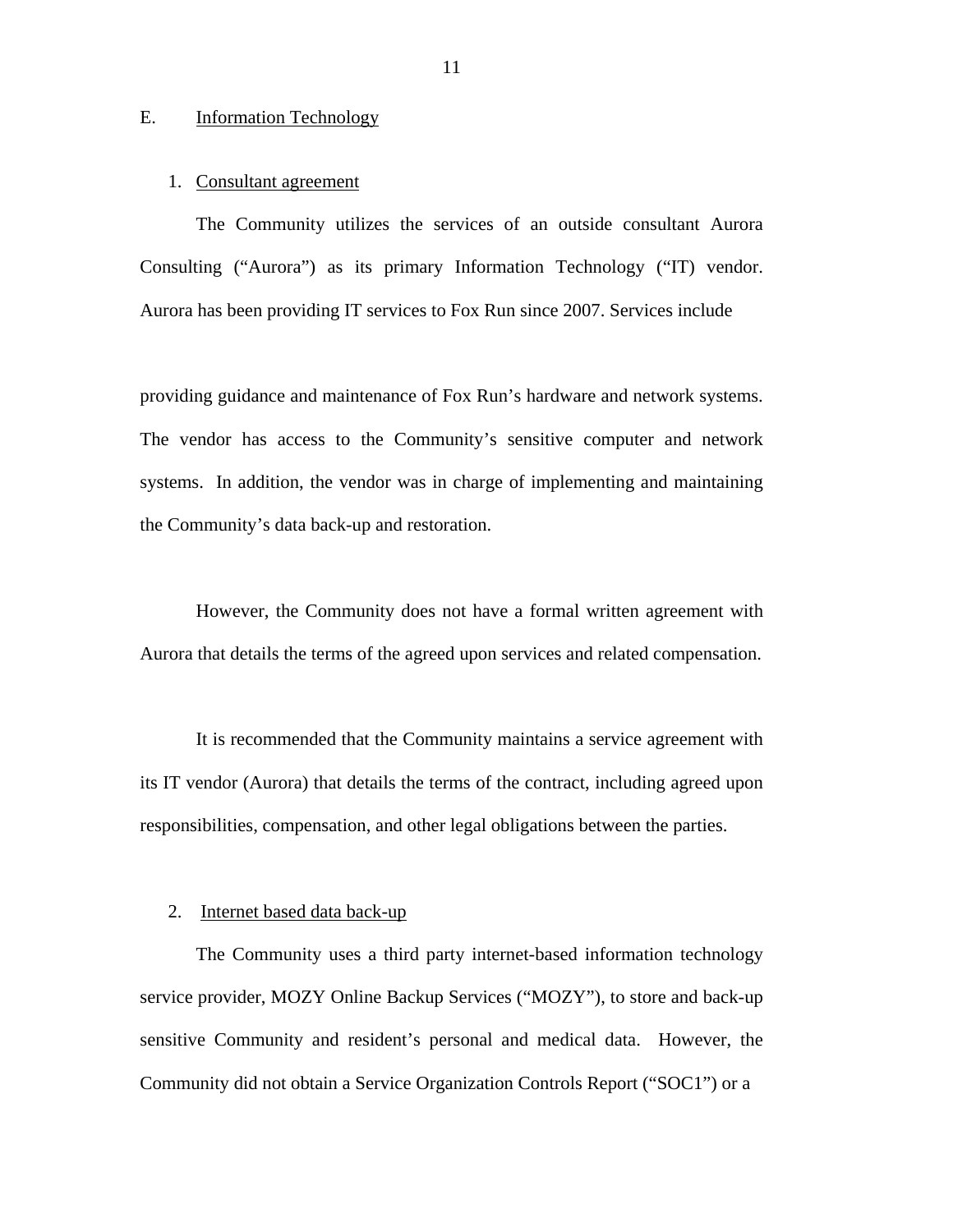Statement on Standards for Attestation Engagements No. 16 report ("SSAE 16") for this vendor.

It is recommended, as a good business practice, that the Community periodically obtains SOC1 and SSAE 16 reports from its IT service vendor, MOZY, Aurora, and other third party vendors who provide significant services.

### 3. Back-up and restore testing

in its policy. The Community's formal, written computer back-up policy for backing-up and restoring data requires that monthly testing be done to verify restoring capabilities. The Community did not maintain evidence that such monthly tests regarding the capabilities of restoring backed-up data, was completed, as indicated

It is recommended that the Community complies with its computer back-up policy with regard to saving and restoring data by testing restoration capabilities on a periodic monthly basis. It is also recommended that the Community maintains a log of the results of the testing along with dates of the testing, items tested, and the name of the individual(s) performing the testing.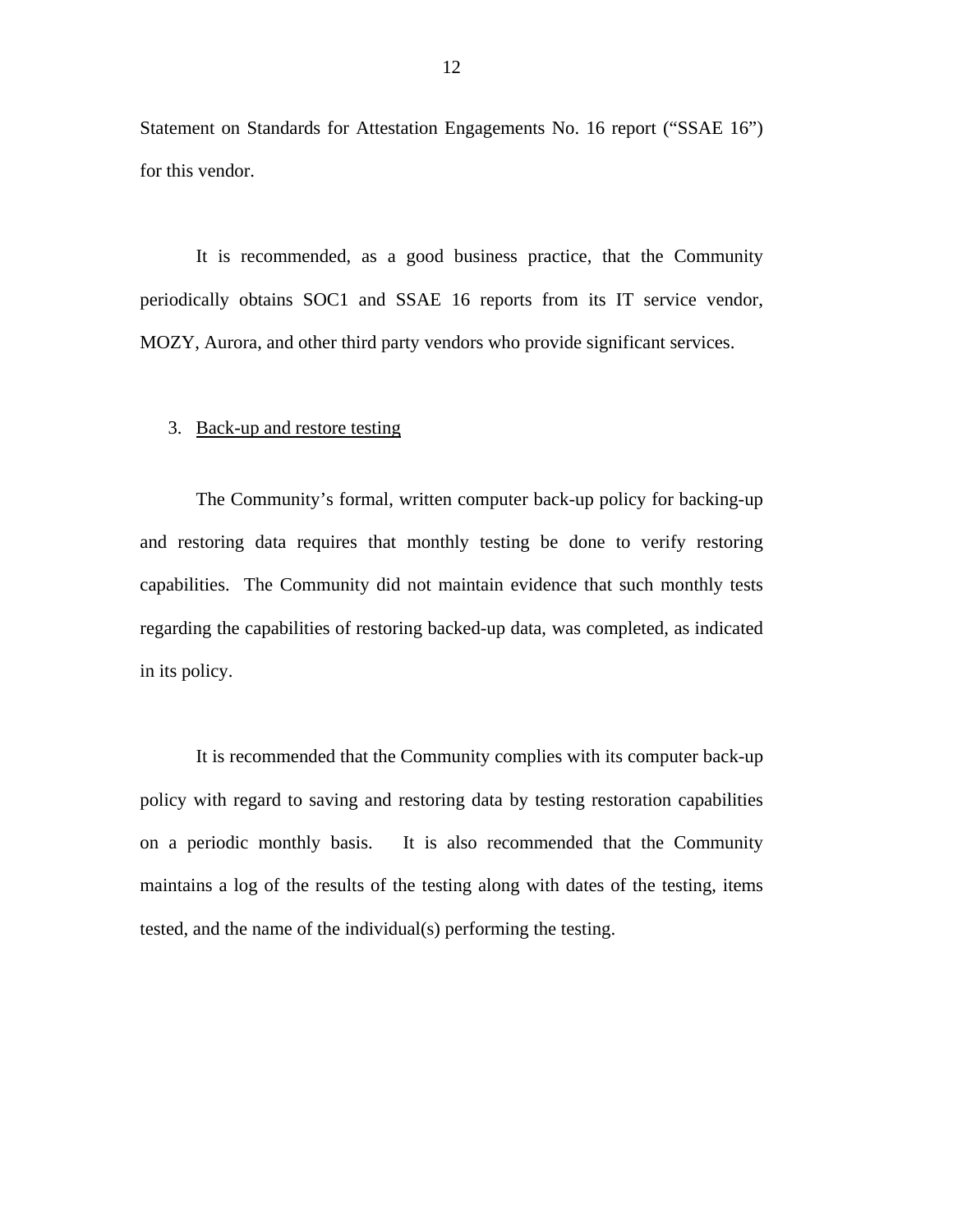## **3. FINANCIAL STATEMENTS**

The following statements show the assets, liabilities, and actuarial surplus as of December 31, 2012, as contained in the Community's filed annual statement presented on a statutory actuarial basis pursuant to Insurance Regulation No. 140 (11 NYCRRR 350), a condensed summary of operations and a reconciliation of the actuarial surplus account for the years under review.

The examiner's review of a sample of transactions did not reveal any differences which materially affected the Community's financial condition as presented in its financial statements contained in the filed annual statement.

| Assets                                   | Examination  | Community    |
|------------------------------------------|--------------|--------------|
| Cash and investable assets               | \$12,735,181 | \$12,735,181 |
| Accounts receivable and prepaid expenses | 1,380,809    | 1,380,809    |
| Land                                     | 1,839,000    | 1,839,000    |
| Land improvements                        | 4,639,337    | 4,639,337    |
| <b>Building</b>                          | 72,399,710   | 72,399,710   |
| Furniture, Fixtures and Equipment        | 6,634,912    | 6,634,912    |
| <b>Accumulated Depreciation</b>          | (11,608,629) | (11,608,629) |
| <b>Deferred Financing Costs</b>          | 3,103,665    | 3,103,665    |
| <b>Deferred Marketing Costs</b>          | 1,978,791    | 1,978,791    |
| <b>Total assets</b>                      |              | \$93.1       |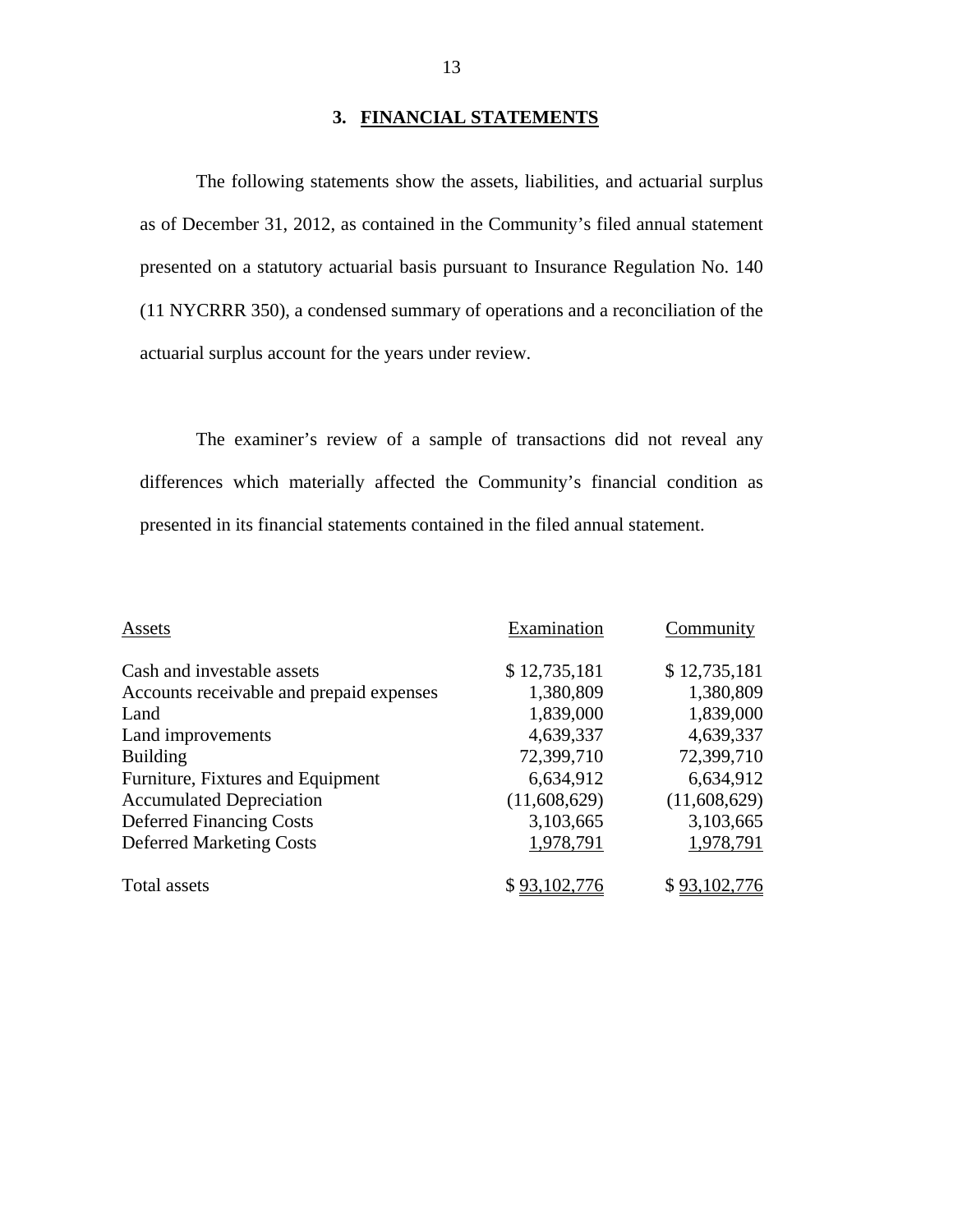| Liabilities                                                               | Examination                             | Community                               |
|---------------------------------------------------------------------------|-----------------------------------------|-----------------------------------------|
| <b>IDA</b> bonds<br><b>Actuarial reserve</b><br>Deferred development fees | \$43,237,162<br>46,178,035<br>1,233,500 | \$43,237,162<br>46,178,035<br>1,233,500 |
| <b>Total liabilities</b>                                                  | \$90,648,697                            | \$90,648,697                            |
| Total net surplus                                                         | 2,454,079                               | 2,454,079<br>\$                         |
| Total liabilities and net surplus                                         | \$93,102,776                            | \$93,102,776                            |
| Ratio of net surplus to total liabilities                                 |                                         |                                         |

**Note:** It is noted that the asset values herein are reported on a statutory/actuarial basis. As such, the values differ from the certified financial statements prepared by the Community's certified public accountants.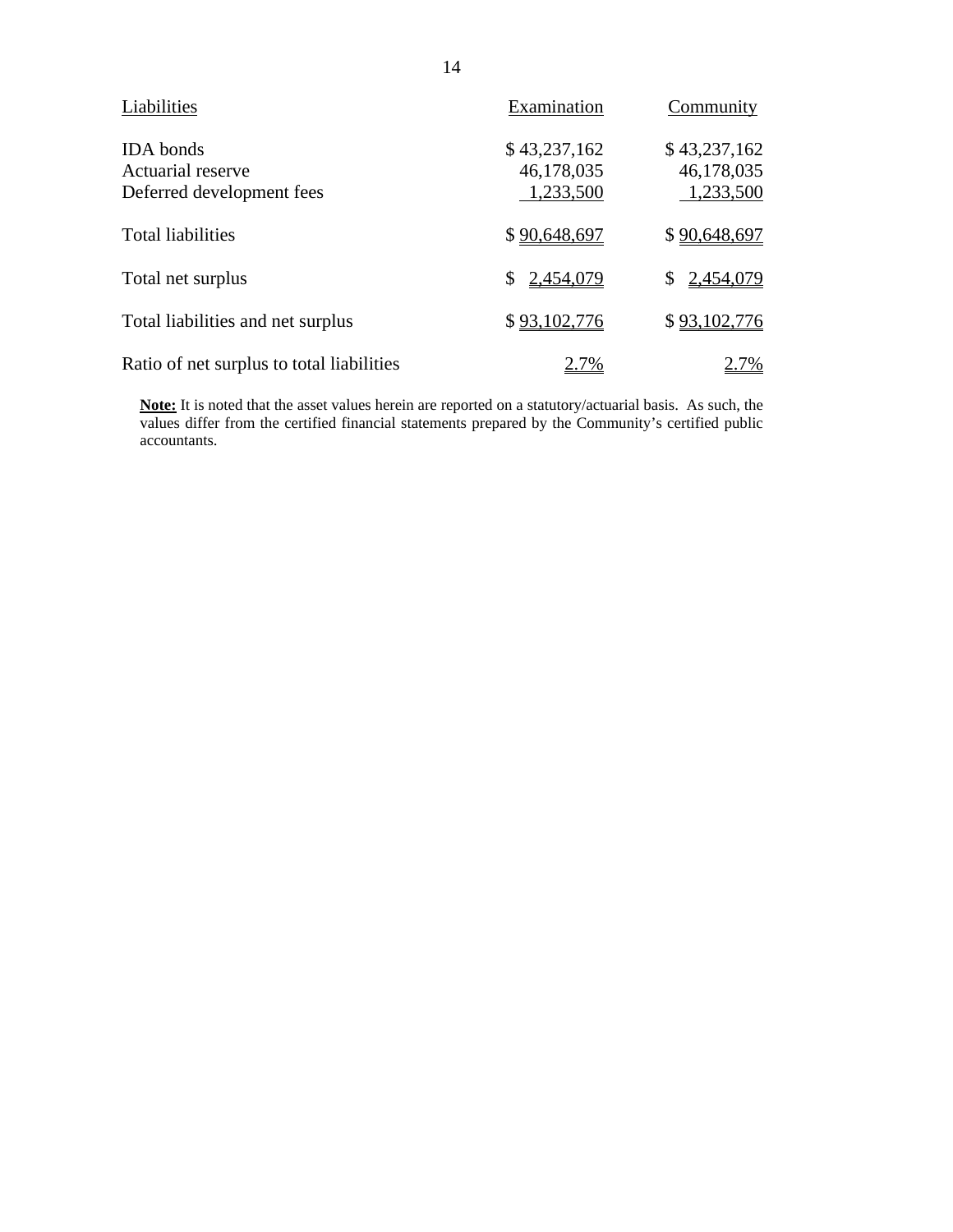B. Statement of Revenue, Expenses and Change in Actuarial Surplus

The statement of revenue and expenses is presented on a statutory modified GAAP basis for the three-year examination period, January 1, 2010 through December 31, 2012.

## Revenue

| Monthly maintenance fees                         | \$19,012,150 |                     |
|--------------------------------------------------|--------------|---------------------|
| Other revenue from residents                     | 410,296      |                     |
| Earned entrance fees (net of refunds)            | 2,915,849    |                     |
| Patient revenues from nonresidents               | 15,015,691   |                     |
| Interest and dividend income                     | 247,767      |                     |
| Non-operating revenue                            | 136,608      |                     |
| Total revenue                                    |              | \$37,738,361        |
| <b>Expenses</b>                                  |              |                     |
| Interest expense                                 | \$8,024,340  |                     |
| Facility and dining expenses                     | 9,921,255    |                     |
| Health expenses                                  | 9,653,564    |                     |
| Administration expenses                          | 4,849,296    |                     |
| Depreciation and amortization charges            | 8,387,350    |                     |
| Change in provision for uncollectible accounts   | 168,000      |                     |
| Real estate taxes and PILOT                      | 1,314,194    |                     |
| NYS health facilities assessment                 | 666,303      |                     |
| Aggregate write-ins for other operating expenses | 486,334      |                     |
| Total expenses                                   |              | \$<br>43,470,636    |
| Net (loss)                                       |              | (5, 732, 275)<br>\$ |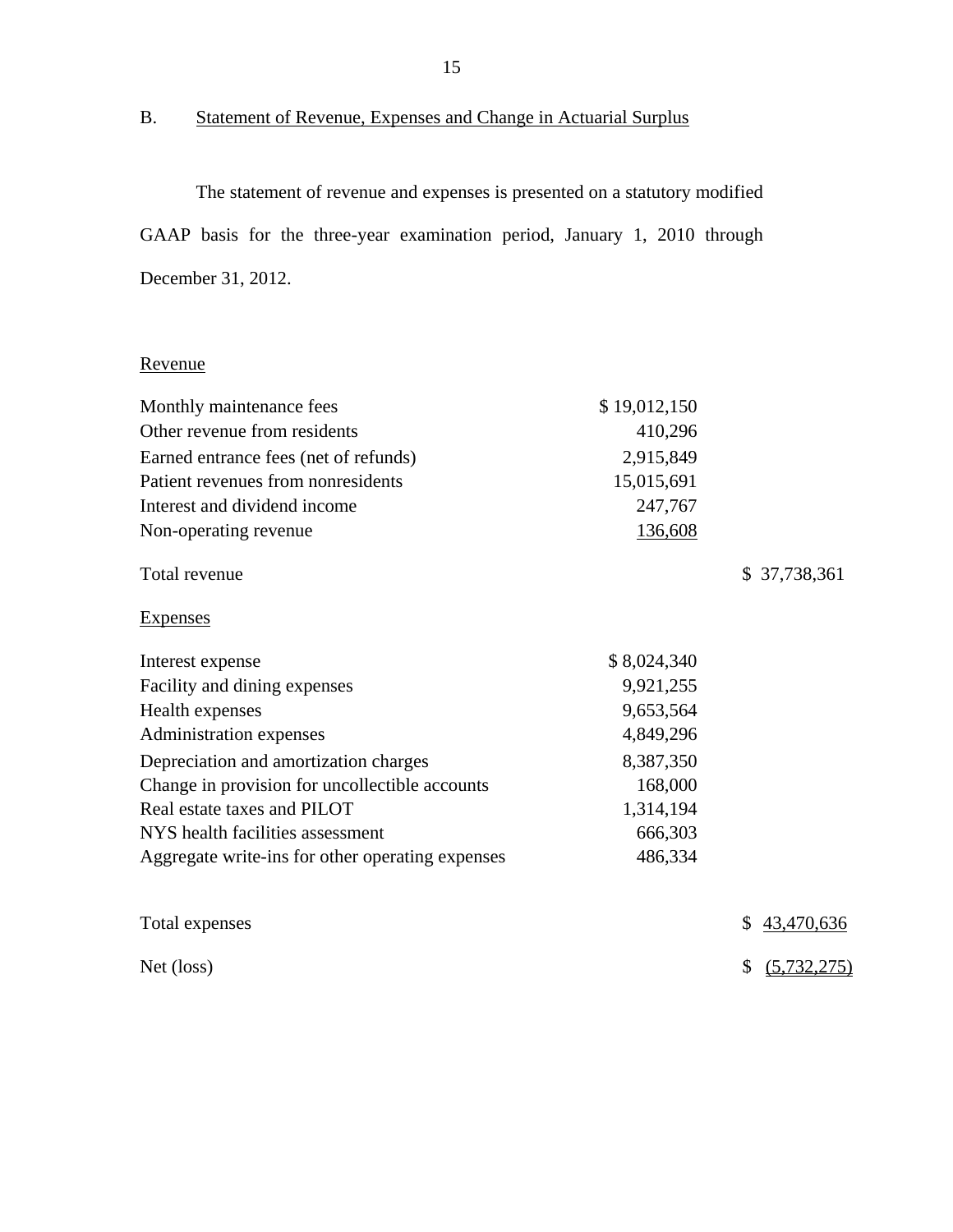## Change in Actuarial Surplus

The Community's actuarial surplus increased \$50,015 during the three-year examination period, January 1, 2010 through December 31, 2012, detailed as follows:

| Surplus, per report on examination,<br>as of December 31, 2009 |                    |                    | \$2,404,064  |
|----------------------------------------------------------------|--------------------|--------------------|--------------|
|                                                                | Gain in<br>Surplus | Loss in<br>Surplus |              |
| Net loss                                                       |                    | \$5,732,275        |              |
| Statutory adjustment<br>as per examination*                    | \$5,782,290        |                    |              |
| Net increase in surplus                                        |                    |                    | \$<br>50,015 |
| Surplus, per report on examination, as<br>of December 31, 2012 |                    |                    | \$2,454,079  |

 modified GAAP basis of accounting and the actuarial surplus. \*Note: This adjustment represents the difference between the net income pertaining to the statutory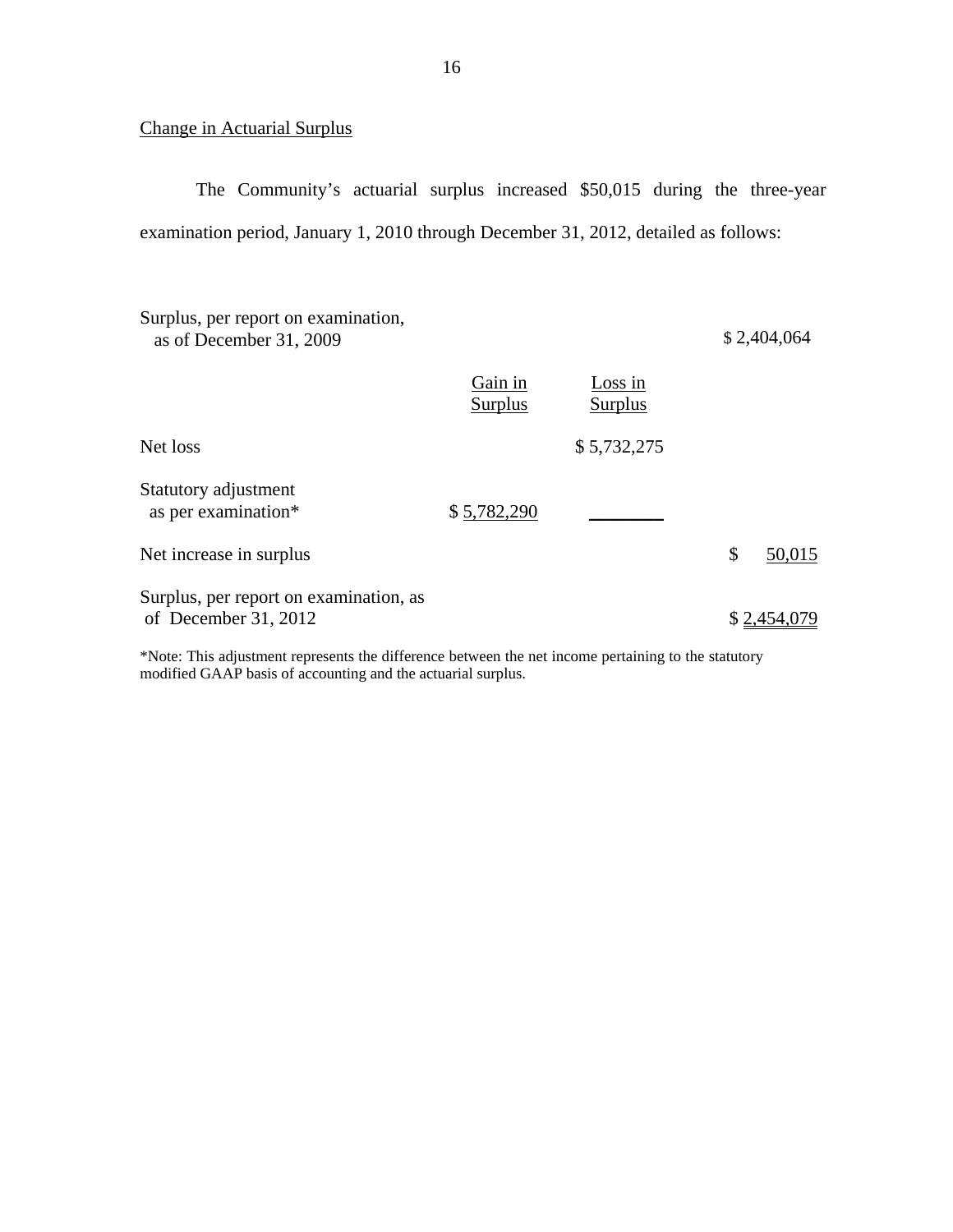### **4. COMPLIANCE WITH PRIOR REPORT ON EXAMINATION**

The prior report on examination as of December 31, 2009, contained the following five (5) comments and recommendations (page numbers refer to the prior report on examination):

### **ITEM NO. PAGE NO.**

- 1. Management
	- i. It is recommended that the Community comply with Article  $\overline{7}$ V, Section 2 of its By-Laws and maintain either nine (9) or eleven (11) Directors on its Board.

The Community has complied with this recommendation.

2. It is recommended that the Community correctly report in its 8 filed annual statement, only those Board members who are actually on the Board of Directors as of the filing date of the annual statement.

The Community has complied with this recommendation.

### 3. Occupancy Rates

It is recommended that the Community continue to strive to 11 increase its occupancy rates in its independent living units, particularly with regard to the "California Neighborhood" patio homes.

As noted in this report on examination, although the Community has made significant progress in improving its occupancy rate for its independent living units, including its "California Neighborhood" patio homes, the Community has not reached the industry standard occupancy rate of 95% for its independent living units.

A similar recommendation is included within this report on examination.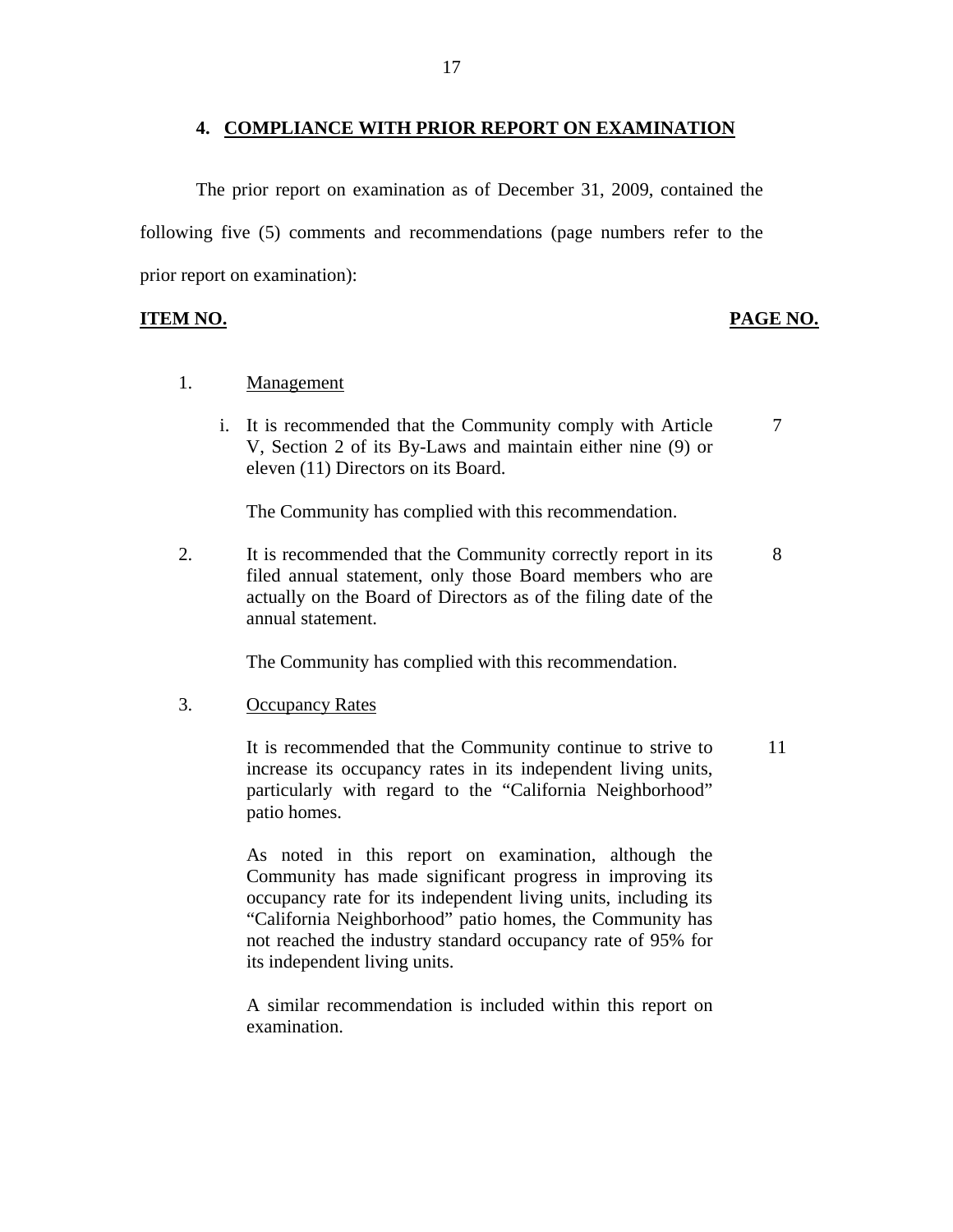## **ITEM NO. PAGE NO.**

### . Disclosure Statement

4. It is recommended that a copy of the most recent audited financial statements, which includes the balance sheet and income statements for the last two fiscal years, be included in the Community's disclosure statement, as required by Section 4606(10) of the New York Public Health Law. 12

The Community has complied with this recommendation.

### Entry Fee Refund

5. It is recommended that the Community ensure that it refund entry fees within thirty days after the unit is resold, but in no event later than one year after the unit is vacated, as required by Section 4609(4) of the New York Public Health Law. 12

The Community has complied with this recommendation.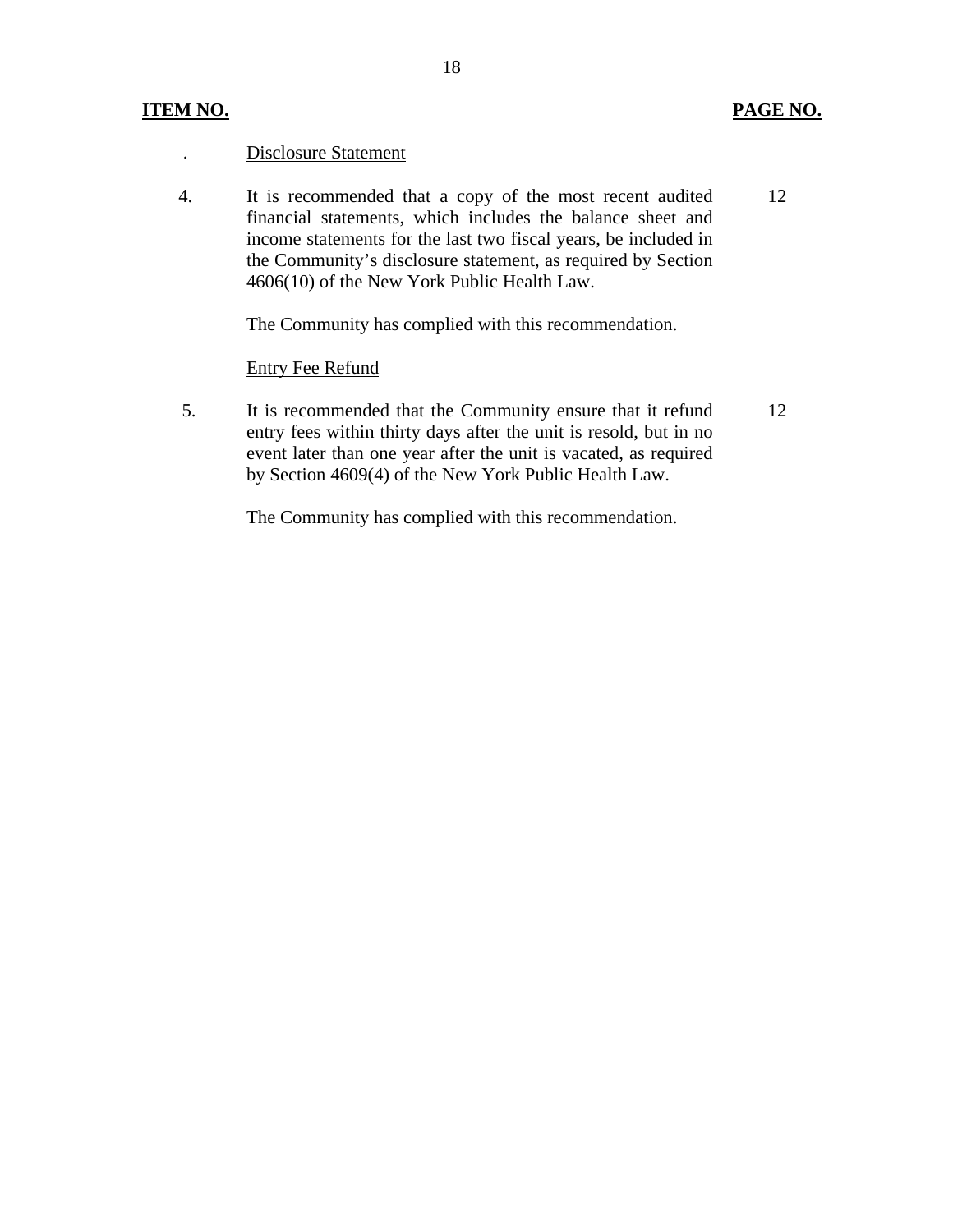## **4. SUMMARY OF COMMENTS AND RECOMMENDATIONS**

### **ITEM PAGE NO.**

### A. Conflict of Interest Statements

It is recommended that the Community complies with Article IX, Section 1(d) of its By-Laws and obtain signed conflict of interest statements annually from each of the members of its board of directors and its officers. 9

### B. Occupancy Rates

It is recommended that the Community continues to strive to achieve the industry benchmark occupancy rate of 95% relative to its independent living units. 10

### C. Information Technology

- i. It is recommended that the Community maintains a service agreement with its IT vendor (Aurora) that details the terms of the contract, including agreed upon responsibilities, compensation, and other legal obligations between the parties. 11
- ii. It is recommended, as a good business practice, that the Community periodically obtains SOC1 and SSAE 16 reports from the IT service vendor, MOZY, Aurora, and other third party vendor who provides significant services. 11
- iii. It is recommended that the Community complies with its computer back-up policy with regard to saving and restoring data by testing restoration capabilities on a periodic monthly basis. 12
- iv. It is also recommended that the Community maintains a log of the results of the testing along with dates of the testing, items tested, and the name of the individual(s) performing the testing. 12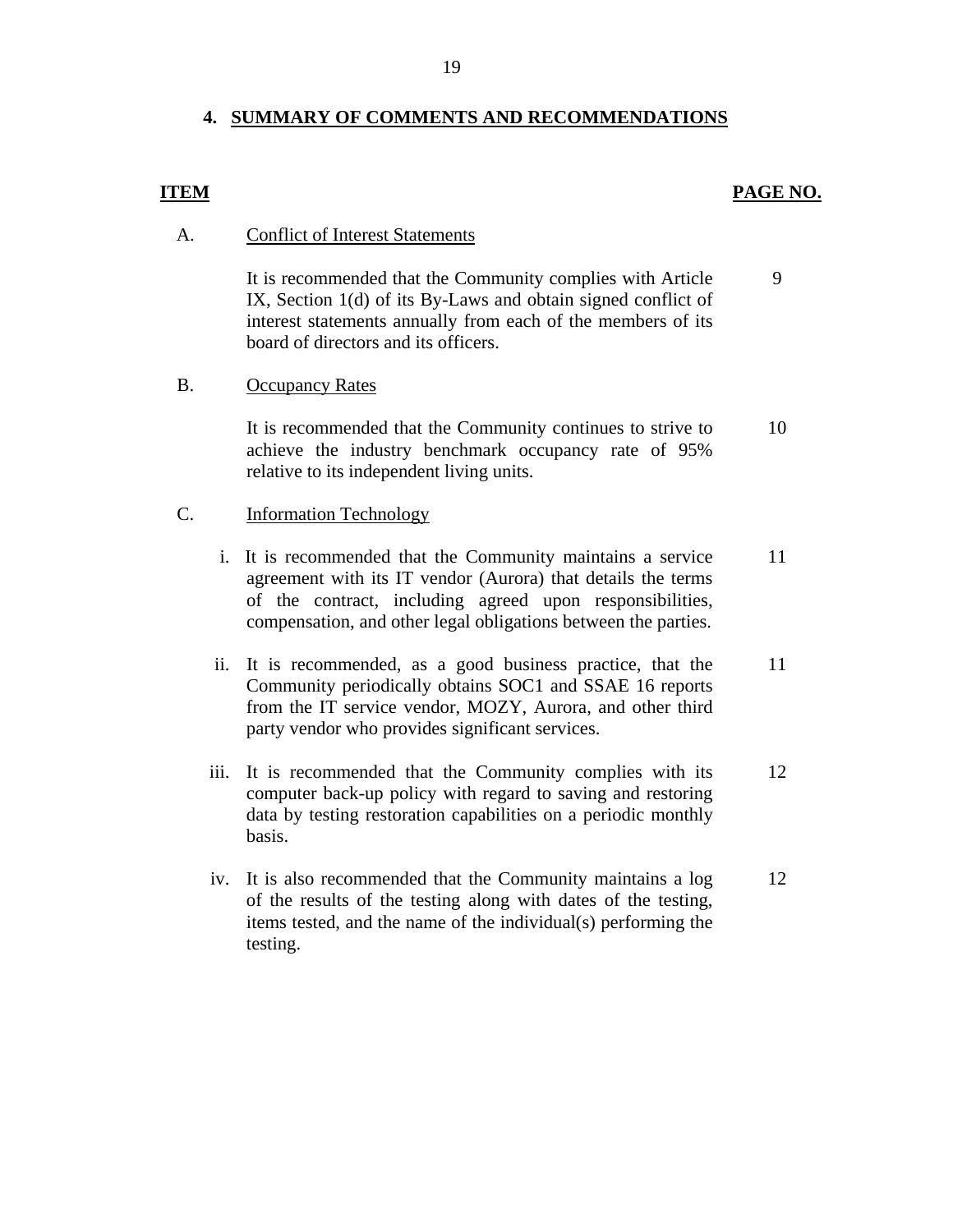Respectfully submitted,

$$
\overbrace{\qquad \qquad }^{\qquad \qquad }/S/\underbrace{\qquad \qquad }
$$

Froilan Estebal Senior Insurance Examiner

 ) SS. STATE OF NEW YORK ) ) COUNTY OF NEW YORK )

FROILAN ESTEBAL, being duly sworn, deposes and says that the foregoing report submitted by him is true to the best of his knowledge and belief.

> $/S/$ Froilan Estebal

Subscribed and sworn to before me

this \_\_\_\_\_\_\_\_\_\_ day of \_\_\_\_\_\_\_\_\_\_\_\_\_\_\_\_\_\_ 2015